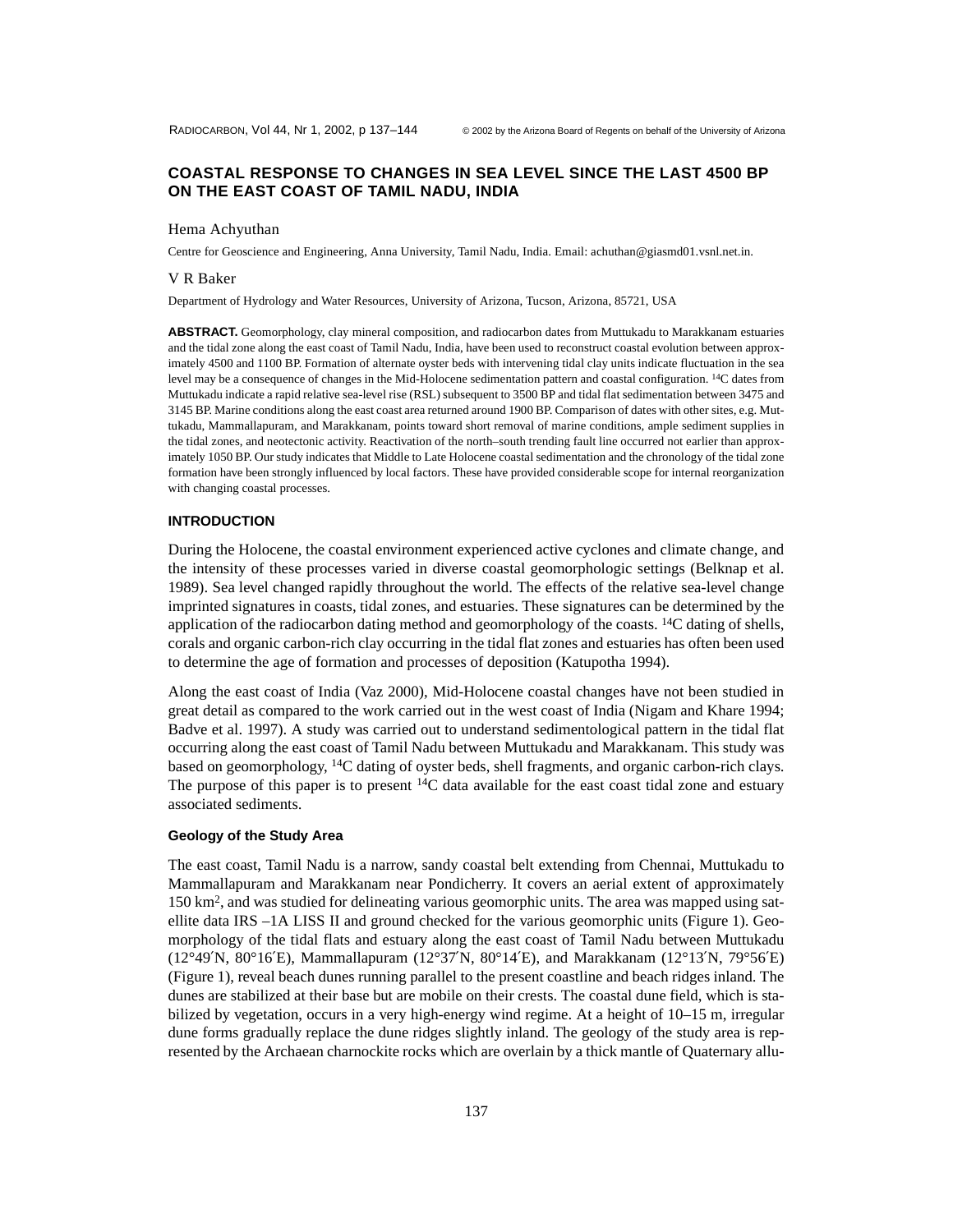

Figure 1 Location map of the study area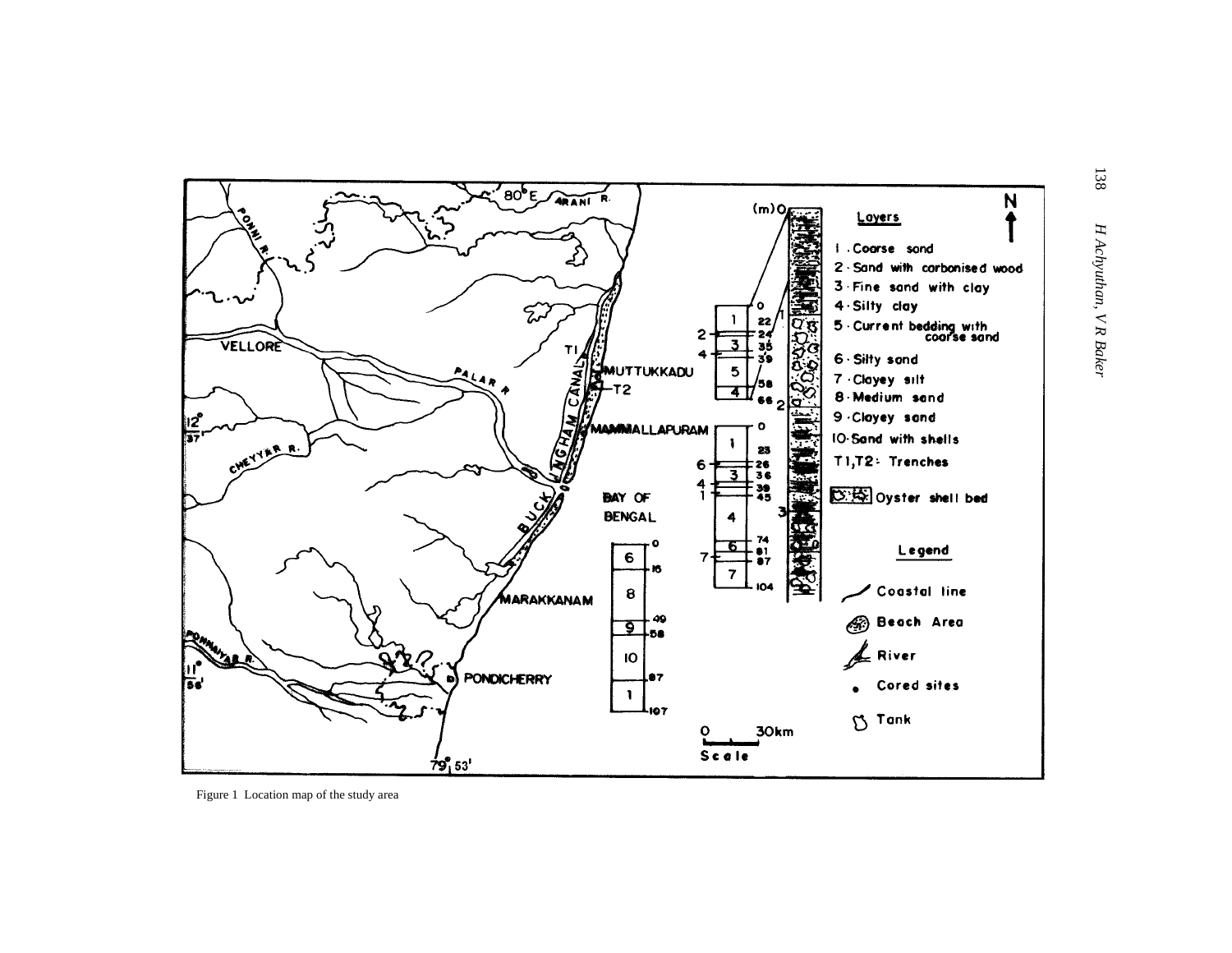vium and these are in turn overlain by the Holocene tidal flat deposits and dunes (Achyuthan 1997). Isolated pockets of charnockite rock exposures occur at Muttukadu and Mammallapuram. A north– south trending boundary fault projects into the sea at Mammallapuram. The site around Marakkanam exposes Cuddalore sandstone of Mio-Pliocene age resting over the charnockites and in turn is overlain by the Quaternary sediments. The Adyar and the Palar rivers drain the coastal strip. The rocks of the Adyar drainage basin are predominately charnockites of the Precambrian age. By contrast, the Palar river basin near the coastline is carved into the sedimentary rocks of the Upper Jurassic to Middle Cretaceous age. The hinterland for the basins is fairly hilly, ranging in height from 200 to 250 m within 30 km of the sea.

The study area receives both summer and winter rains, the latter being dominant during October to December receiving an average rainfall of 1200 mm per year. The area experiences a subtropical climate with mean annual average temperature of 28–30 °C. The wind velocity is also stronger during the same period. The climate of the narrow coastline belt is tropical and humid. The local fishing community is presently exploiting oyster beds (*Crassostrea madrasensis*) occurring at Muttukadu for lime burning.

Linear dunes along the shoreline, which are stabilized to a large extent, represent the major geomorphology of the area. A spit of sand protects the low-lying marshy land at Muttukadu. The coast has a meso-tidal range and the current altitude of mean high water from spring tides at Mammallapuram is 1.5 m OD MHWST.

Four major zones within the tidal flat were recognized at Mammallapuram, Muttukadu, and Marakkanam: 1) an outer sand flat merging with the beach dune complex and rock exposures, 2) middle sand flat, 3) sandy to silty inner flats (mixed flats of Reineck and Singh 1980), and 4) salt marsh. The salt marsh is separated from the inner flat by a narrow spit built of shell and shell debris. Variation in carbonate percentage of the spit is largely a function of shell content. Grain size decreases from the outer flat zone to the inner flat. The channel is also characterized by relatively poor sediment sorting.

The outer sandy flat and the beach dune complex are characterized by sand waves (wave length approximately 5–8 m), in which amplitude (maximum approximately 0.5–1.0 m) decreases land ward. The east coastline is bordered by beach dunes oriented NNE-SSW or N-S running parallel to the coastline.

The inner sand flat consists of elevated grounds (fine sand mixed with algal material) surrounded by shallow (2–5 m) pools of water with soft substrate. Shell mounds are at or above mean high water level (MHWL) and are scattered at the points of small headlands.

A trench  $(2 \times 2.1$  Mts.) (T1) was dug in the sandy flat to 2.1 m depth in the shallow low intertidal zone. Observations made in the surrounding well sections and the trenches revealed a 1-m organic and carbon-rich tidal clay unit (Unit I), with alternate laminae of grey to black fine silty clay 3– 4 mm, and dark grey to grey silty sand 2–3 mm. Figure 1 shows the detailed lithology. Sedimentary structures are dominated by horizontal layering and flat-topped ripple marks. Ripple crests are oriented at a slight angle to the shoreline. This unit is underlain by an oyster bed unit I nearly 1.1 m thick with a sharp contact. The size and the dimension of the oysters identified as *Crassostrea madrasensis* (2–3 cm across) increases downward with depth. The diameters vary from 10 to 12 cm. This is an open-estuarine mollusk that has grown in saline conditions (6–20 ppt). The oyster bed unit I is subsequently underlain by a tidal clay unit II (0.8–1.0 m thick) which is largely similar to the tidal clay unit I but varied in color, compactness, and laminated. Tidal clay unit II is nearly 1.5 m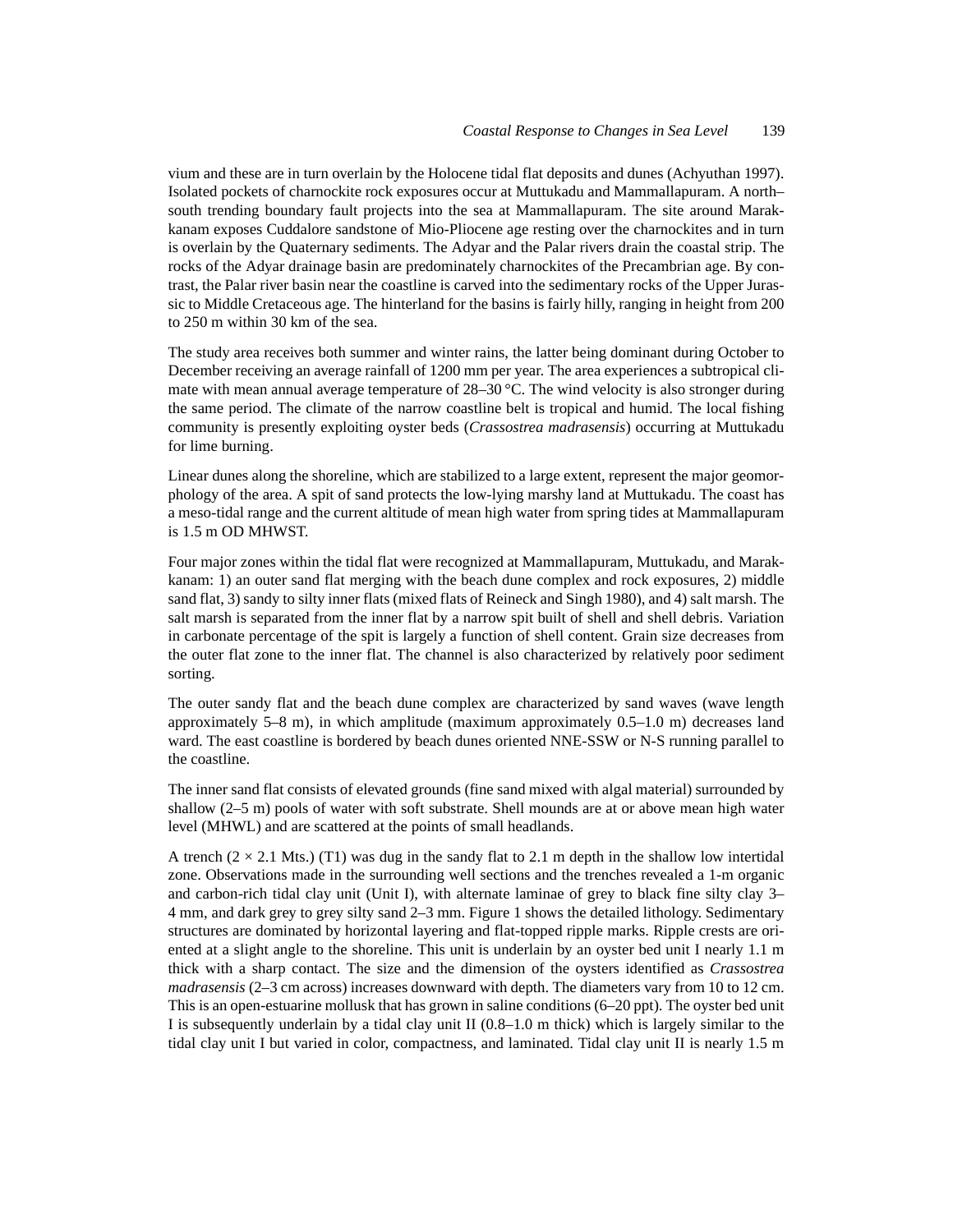## 140 *H Achyuthan, V R Baker*

thick and is underlain by an oyster bed unit II with a sharp demarcation. Tidal clay unit II reveals sedimentary structures that are dominated by horizontal layering with ripple marks that are often flat-topped, alternating with laminations of very fine silt and clay. Mottled colors range from rusty red and brown to greyish green. Sediments range from sand to silty sand to clayey silt. The sand and coarse silt usually occur as well-sorted layers interlaminated with silty clay and clay silt layers.

Oyster bed unit I thrived well on the tidal clay unit II, which formed a hard muddy bottom (Achyuthan 1997). Tidal units II and I are devoid of oysters and shell content, although the top layers of these units contain shell fragments such as those of lamellibranchs, gastropods, oysters, and foraminifera.

Geomorphic observations around Muttukadu, natural exposures, and a trench (T2) dug 3 m deep in the leeward side of the dune reveal that the beach dunes can be divided into a lower unit that drapes over the buried oyster beds units I and II with the intervening tidal unit II. The upper dune unit drapes over the top tidal clay unit I. The lower dune unit locally is composed of two depositional sub-units separated by immature soils. It is difficult to correlate the sand surges deposited to form the dunes and the tidal layers.

## **MATERIALS AND METHODS**

Three sediment cores (nearly 1–2 m long) from Muttukadu, Mammallapuram, and Marakkanam (Figure 1) were retrieved from a water depth range of 0.30 m using 2-inch wide PVC liners. The sediments were analyzed for mineral composition and texture. Figure 1 shows the core litho logs.

Samples for clay mineral composition were air-dried and the organic material was digested in  $H_2O_2$ . The sediments were then washed and dispersed in calgon. The sediment fractions coarser than 6 Ø were separated and the clay fractions were identified for mineral composition. Clay mineral composition was identified using X-ray diffraction at the Indian Institute of Technology, Chennai. Table 1 lists the results.

Stratigraphic data from the study area were derived from unpublished borehole logs. Samples from the cores collected from the three sites were 14C dated by Beta Analytic. The results are presented in <sup>14</sup>C years before present (BP) with uncertainty of 1  $\sigma$ . <sup>14</sup>C dates were calibrated using the program of Stuiver and Braziunas (1993) and are quoted in calibrated years before present (cal BP) with 2-σ age (Table 1). The samples were dated at the University of Arizona's radiocarbon laboratory (Department of Geosciences) and its NSF-Arizona AMS lab (Department of Physics), as well as at the Birbal Sahani Institute of Palaeobotany in Lucknow, India.

## **RESULTS AND DISCUSSION**

The tidal sediments are multicolored and compact with fragments of charnockite rocks at Muttukadu and Mammallapuram, whereas at Marakkanam the sediments contain fragments of sandstone. At Muttukadu and Mammallapuram, the coarser sediments are mainly quartz with small amount of feldspar, sillimanite, hypersthene, garnet, and traces of mica, rock fragments, including carbonized material. Admixed with these are molluscan shell debris, plant and root fragments, foraminifer tests, and various aggregates including fecal pellets and other minor components. Pyrite is commonly found developing within the sediment. This assemblage differs slightly from that found in sediments from the beaches and dunes at the neighboring Marakkanam coast. These variations are largely the result of differences in grain size and also in source. The clays consist of kaolinite, dehydrated illite, and montmorillonite (Table 1). Because these clays are very similar in composition to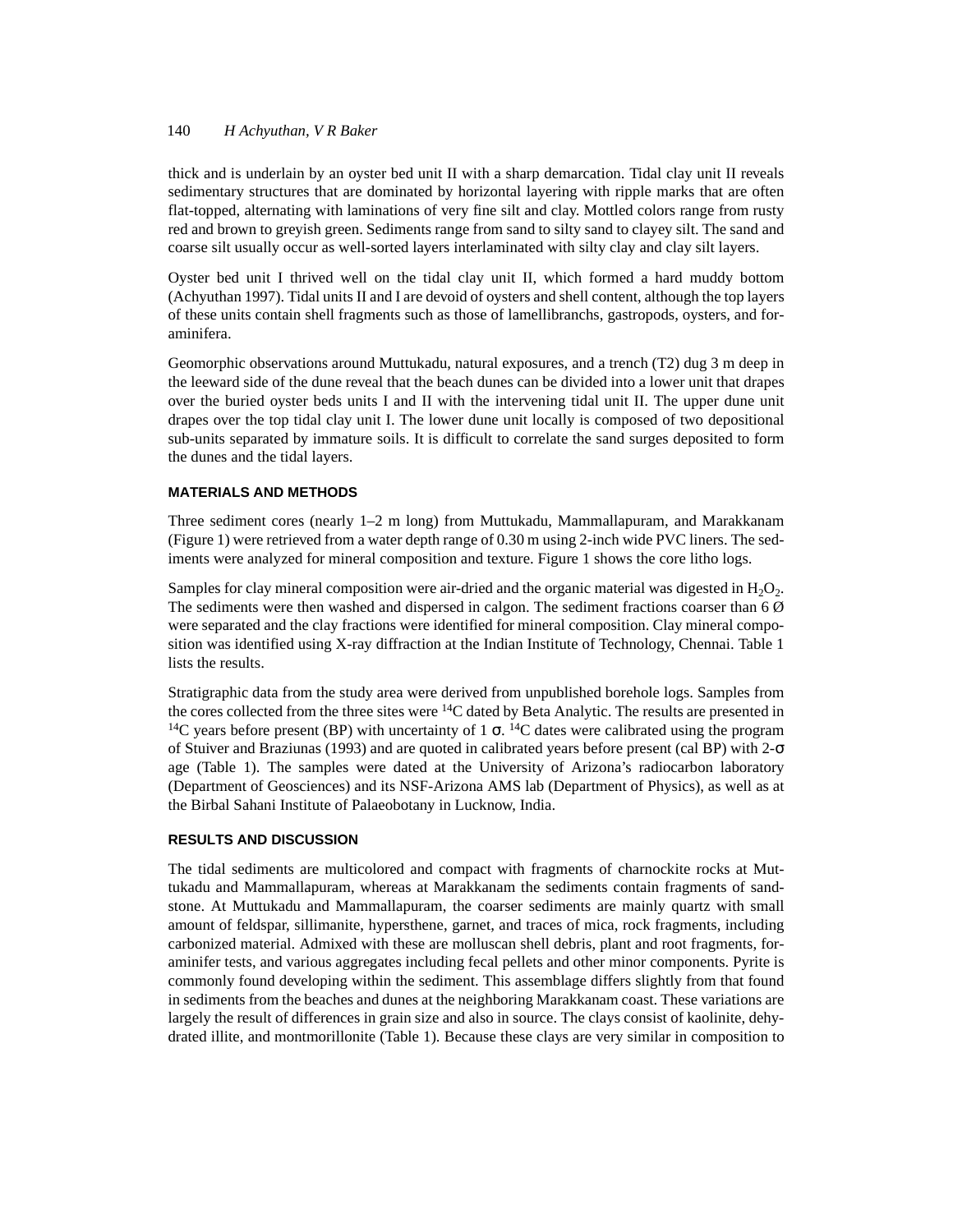| Site and<br>lab code | Depth (cm)<br>sample type           | ${}^{14}C$ age    | Calibrated<br>age range <sup>a</sup> | $\delta^{13}$ C<br>$(\%0)$ | Clay mineral by XRD                                           | Coarse mineral fraction $>80 \mu m$                                                                          |
|----------------------|-------------------------------------|-------------------|--------------------------------------|----------------------------|---------------------------------------------------------------|--------------------------------------------------------------------------------------------------------------|
| Marakkanam           |                                     |                   |                                      |                            |                                                               |                                                                                                              |
| <b>BS-1605</b>       | 38-40 cm<br>shell <sup>b</sup>      | $1153 \pm 132$    | $612 - 1082$ AD                      |                            | Kaolinite, illite, vermiculite,<br>aragonite                  | Quartz, K feldspar, rutile $(>2\%)$ , garnet,<br>quartzite grain                                             |
| <b>BS-1608</b>       | 86–88 cm<br>shell <sup>b</sup>      | $1563 \pm 132$    | 136-680 AD                           | $\hspace{0.05cm}$          | Kaolinite, illite, aragonite                                  | Quartz, K feldspar, rutile $\langle 2\% \rangle$ , garnet,<br>quartzite grain                                |
| Mammallapuram        |                                     |                   |                                      |                            |                                                               |                                                                                                              |
| AA-30022             | $24 - 39$ cm<br>organic matter      | $1085 \pm 60$ BP  | 780–1033 AD                          | $-19.6$                    | Kaolinite, dehydrated illite,<br>montmorillonite              | Quartz, K feldspar, rutile $\langle 2\% \rangle$ , garnet,<br>quartzite grain                                |
| AA-30024             | $45 - 56$ cm<br>organic matter      | $1620 \pm 110$ BP | 145–648AD                            | $-21.2$                    | Kaolinite, dehydrated illite,<br>montmorillonite              | Quartz, K feldspar, rutile $\langle 2\% \rangle$ , garnet,<br>silimanite, hypersthene, augite                |
| AA-30027             | 88–98 cm<br>organic matter          | $1900 \pm 45$ BP  | $22 - 231AD$                         | $-22.5$                    | Kaolinite, illite, montmoril-<br>lonite                       | Quartz, K feldspar, rutile $\left( \langle 2\% \rangle \right)$ , garnet,<br>silimanite, hypersthene, augite |
| Muttukadu            |                                     |                   |                                      |                            |                                                               |                                                                                                              |
| AA-18459             | 50 cm<br>organic matter             | $3145 \pm 55$ BP  | 1520-1267 BC                         | $-18.5$                    | Kaolinite, dehydrated illite,<br>vermiculite, montmorillonite | Quartz, K feldspar, garnet, silimanite,<br>hypersthene, augite                                               |
| AA-18458             | 70 cm<br>organic matter             | $3475 \pm 55$ BP  | 1935-1639 BC -18.5                   |                            | Kaolinite, dehydrated illite,<br>vermiculite, montmorillonite | Quartz, K feldspar, garnet, silimanite,<br>hypersthene, plagioclase                                          |
| A-8374               | 185 cm<br>oyster shell <sup>b</sup> | $5000 \pm 70$ BP  | 3436-2997 BC $-2.50$                 |                            | Kaolinite, montmorillonite,<br>aragonite                      | Quartz, K feldspar, garnet, silimanite,<br>hypersthene, plagioclase                                          |

Table 1 Radiocarbon ages determined on organic carbon-rich tidal clay samples and shells from different depths and mineralogy of the clays and coarse fractions

aCalculated with the University of Washington Calibration 4.1 program. **b**Reservoir-corrected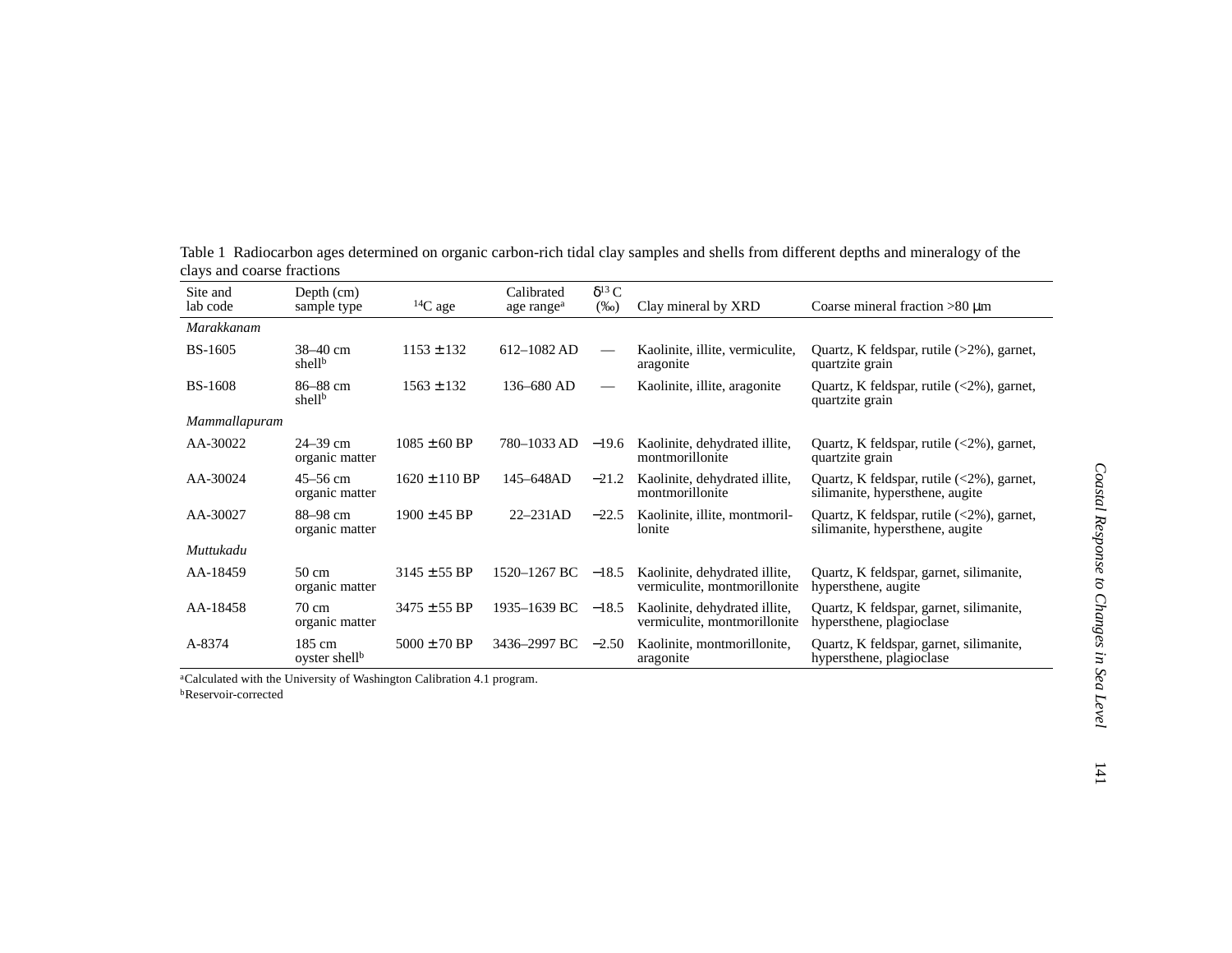## 142 *H Achyuthan, V R Baker*

those supplied by the rivers draining into the area and to those being eroded from the neighboring coasts and adjacent seafloor, it is difficult to assign a definite source to them.

The nine  $14C$  dates pertain to organic material and shells sampled from the cores (Table1). The  $14C$ dates indicate a more rapid relative sea level rise (RSL) subsequent to 2500–3500 BP. The <sup>14</sup>C dates indicate tidal flat sedimentation between 3475 and 3145 BP. At Muttukadu,  $^{14}C$  dates of oyster shells in the tidal zone associated with the lower litho unit I (depth 1.85 m) is dated to  $4473 \pm 72$  BP. The layer at the depth of 50 cm is dated to  $3145 \pm 55$  BP.

The dates at Mammallapuram range from  $1900 \pm 45$  to  $1085 \pm 60$  BP at 98–39 cm from the surface. Shell fragments at 50 cm depth from cores collected at Marakkanam yield <sup>14</sup>C dates of  $>$ 1153 BP, whereas shell fragments analyzed from the same depth from the core collected at Muttukadu yielded an age of  $3145 \pm 55$  BP. The discrepancies in the age between Muttukadu and the other two sites indicate probable neotectonic activity or coastal configuration shift. The likely cause is the reactivation of the fault line east of Muttukadu trending north-south, and projecting into the sea near Mammallapuram, consequently drowning the beach system south of Muttukadu. This resulted in the short removal of marine conditions and ample supply of sediments in the tidal zones. The approximately 2000-year discrepancy between the ages of sediments at 50 cm at Marakkanam and Muttukadu suggest that the faulting of these sediments occurred no earlier than approximately 1050 BP. <sup>14</sup>C dates of organic carbon-rich silty clay units between 0.50 and 0.70 m at Muttukadu indicate a 0.9 mm yr−1 rate of sedimentation while at Mammallapuram and Marakkanam the rate of sedimentation is approximately 1.1 mm  $yr^{-1}$ . The occurrence of two buried oyster beds with intervening clay units perhaps points towards a local fluctuation of the RSL due to the uplift rather than global sealevel change during the Middle-Late Holocene period. Our data show a complex tidal zone response to the storms between  $4473 \pm 73$  BP and  $3145 \pm 55$  BP.

Foraminifera (*Ammonia beccarii, Elphidium crispum, Quinqueloculina seminulum,* and *Triloculina trigonula*), identified from the core samples collected from these three sites at various depths, indicate their deposition in the shallow inner shelf littoral zone. Rao et al. (1999) identified similar foraminifer species at the Karikkattukuppam site near Muttukadu. Occurrence of *Glandulina spinata* Cushman—a typical foraminifer species from the inner shelf sediments off Karikkattukuppam, near Muttukadu—indicates a tropical inner shelf dwelling taxon, associated with muddy substrates. On the other hand, dark gray fine silty units rich in small foraminifers indicate their deposition in a brackish intertidal environment. Their small size is attributed to the mixing of fresh water probably from the landscape (Phleger 1960). The symmetrical morphogroup probably points to their deposition in the proximal part of the tidal mouth under a turbulent environment (Nigam and Khare 1994).

The microfaunal data reveal that the clay unit (depth of 88–98 cm) marks the advance of the sea at the beginning  $1900 \pm 45$  BP, whereas the silty sand unit points to the seaward migration of the shoreline. The overlying organic-rich clay unit represents a new phase of the advance/transgression, thereby increasing the marine influence. This suggests that the position of the tidal and estuary zones did not alter drastically, but the amplitude of the shoreline moved horizontally as revealed by the occurrence of the foraminifers. Microfauna and 14C dates of our study point towards a repeated shift from open-estuarine to brackish conditions with average salinity decrease (<6 ppt). The clay units are devoid of oysters. Short periods of decreased storminess are recorded by the occurrence of immature soil formation in the bordering beach dunes. Litho units in the tidal zone point to a local fluctuation of the sea level. Probably, the Terminal Pleistocene–Early Holocene period was characterized by an overall strong climate and relative low sea level with high-saline conditions (Achyuthan 1997). This resulted in an increased availability of sand in the shore zone. Large pulses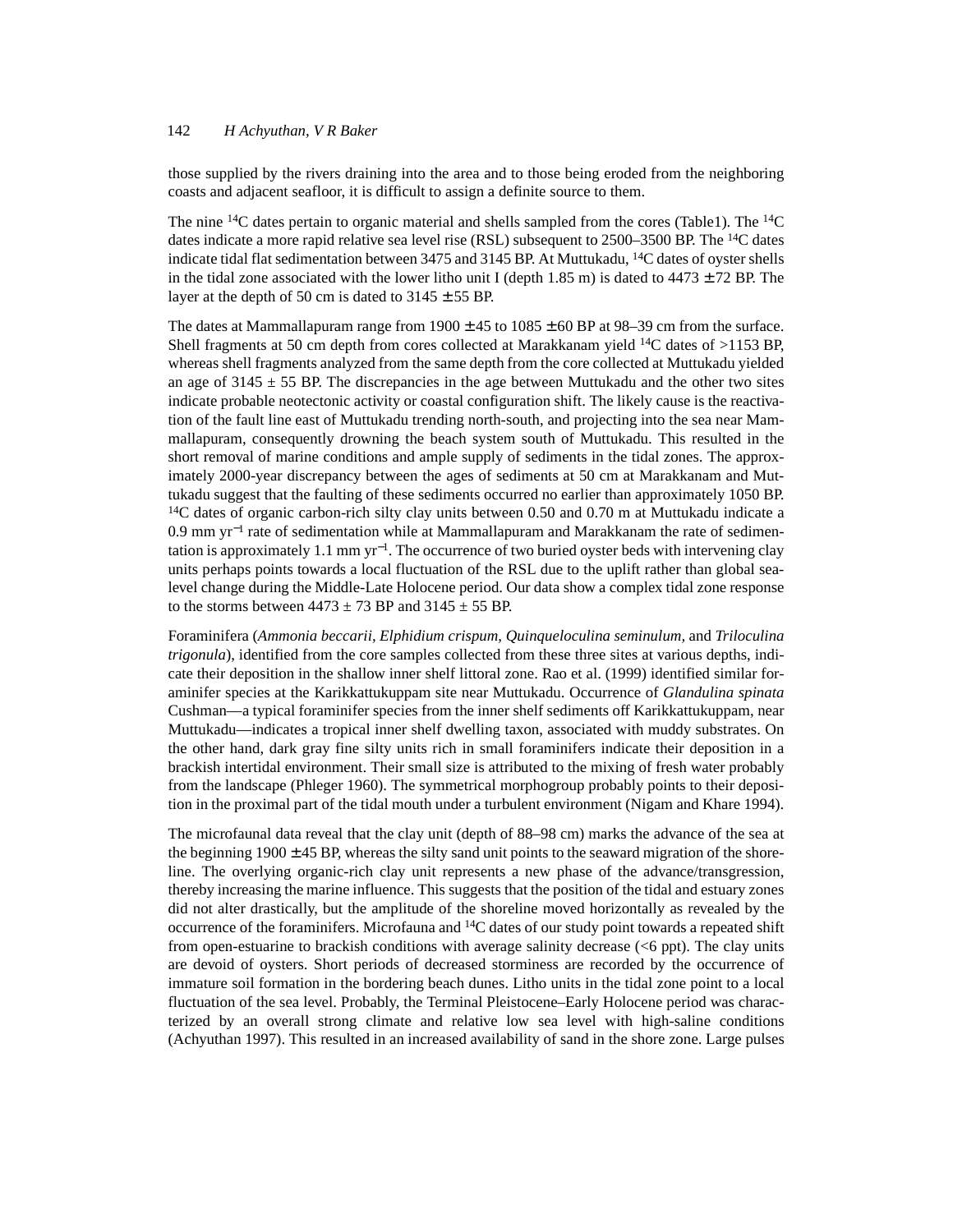of sand were supplied to the beaches by southward-running coastal currents with returning monsoons. The low sea level partly eroded and drowned the Terminal Pleistocene and Early Holocene coastal tract. It is important to note that reworking of the innershelf sediments as a result of the dropping sea level provided the ultimate sediment source for the progradation of the present coastline. Similar observations at the Mahi estuary on the west coast of India (4000–1700 BP) have been made by Kusumgar et al. (1998) based on  ${}^{14}C$  dates and foraminifer assemblage (Raj and Chamyal 1998).

The lack of lengthy Holocene tidal and estuarine sequences from different parts of the eastern coastline makes it difficult to recognize intersite correlation and the abrupt changes in coastal stratigraphy. Although it is possible to offer a first-order interpretation of the data in terms of the sedimentation rate, the interplay among the elements of tectonism, sea-level change, and sedimentation makes such inferences all the more difficult. We emphasize that the sea-level change described is found in a temporally limited area. Our data suggest storm signatures that varied markedly within the tidal zones and that the sea-level behavior since the Middle to Late Holocene has been the dominant factor in determining the general sedimentary framework of the modern east coastal region.

### **CONCLUSION**

The east coast of Tamil Nadu reveals shell beds, beach dunes, and tidal deposits, indicating rapid transgression of the sea and uplift no later than approximately 1050 BP. We conclude the following:

- 1. 14C dates of organic carbon rich silty clay units between 0.50 and 0.70 m at Muttukadu indicate 0.9 mm yr−1 sedimentation rate, while at Mammallapuram and Marakkanam the rate of sedimentation is approximately 1.1 mm yr<sup>−</sup>1.
- 2. Oyster bed unit I ceased to form after approximately 4000 BP, with probable reduction in saline condition. 14C dates and lithology of the estuary and tidal zones indicate that the marine conditions were set approximately 1900 years ago along the east coast, south of Chennai.
- 3. Geomorphology of the area between Muttukadu and Marakkanam, and the 14C dates obtained from the three sites, indicate neotectonic activity that occurred no later than 1050 BP. The recent faulting has been the dominant factor in determining the general sedimentary framework of the modern east-coastal region.

## **ACKNOWLEDGMENT**

H A thanks Dr T R Venkatesan, PRL, Ahmedabad, for discussions and going through the manuscript.

### **REFERENCES**

- Achyuthan H. 1997. Age and formation of oyster beds of Muthukadu tidal flat zone, Tamil Nadu. *Current Science* 73(50):450–3.
- Badve RM, Rajsekhar C, Kumaran KPN, Kamble VV. 1997. On the age and fauna of beachrock of Kegaon Coast, Uran, Maharashtra. *Current Science* 72:168– 70.
- Belknap DF, Shipp RC, Stuckenrath R, Kelley JT, Borns HW Jr. 1989. Holocene sea level change in Maine. *Bulletin of Maine Geological Survey* 40:85–105.
- Katupotha JJ. 1994. Geological significance of marine molluskan beds: evidence from southern coastal zone of Sri Lanka. *Journal of National Science Council, Sri Lanka* 22(2):157–87.
- Kusumgar S, Raj R, Chamyal LS, Yadav GN. 1998. Holocene palaeoenvironmental changes in the Mahi river basin, Gujarat, Western India. *Radiocarbon* 40(2): 819–23.
- Nigam R, Khare N. 1994. Effect of river discharge on the morphology of the benthic formainiferal test. *Journal of the Geological Society of India* 43:457–63.
- Phleger FB. 1960. *Ecology and distribution of recent foraminifera.* Baltimore: John Hopkins Press.
- Raj R, Chamyal LS. 1998. Microfauna from a middle Holocene terrace, lower Mahi valley, western India. *Journal of the Palaeontological Society of India* 43: 59–71.
- Rao RN, Khare N, Periakali P. 1999. A note on Glan-